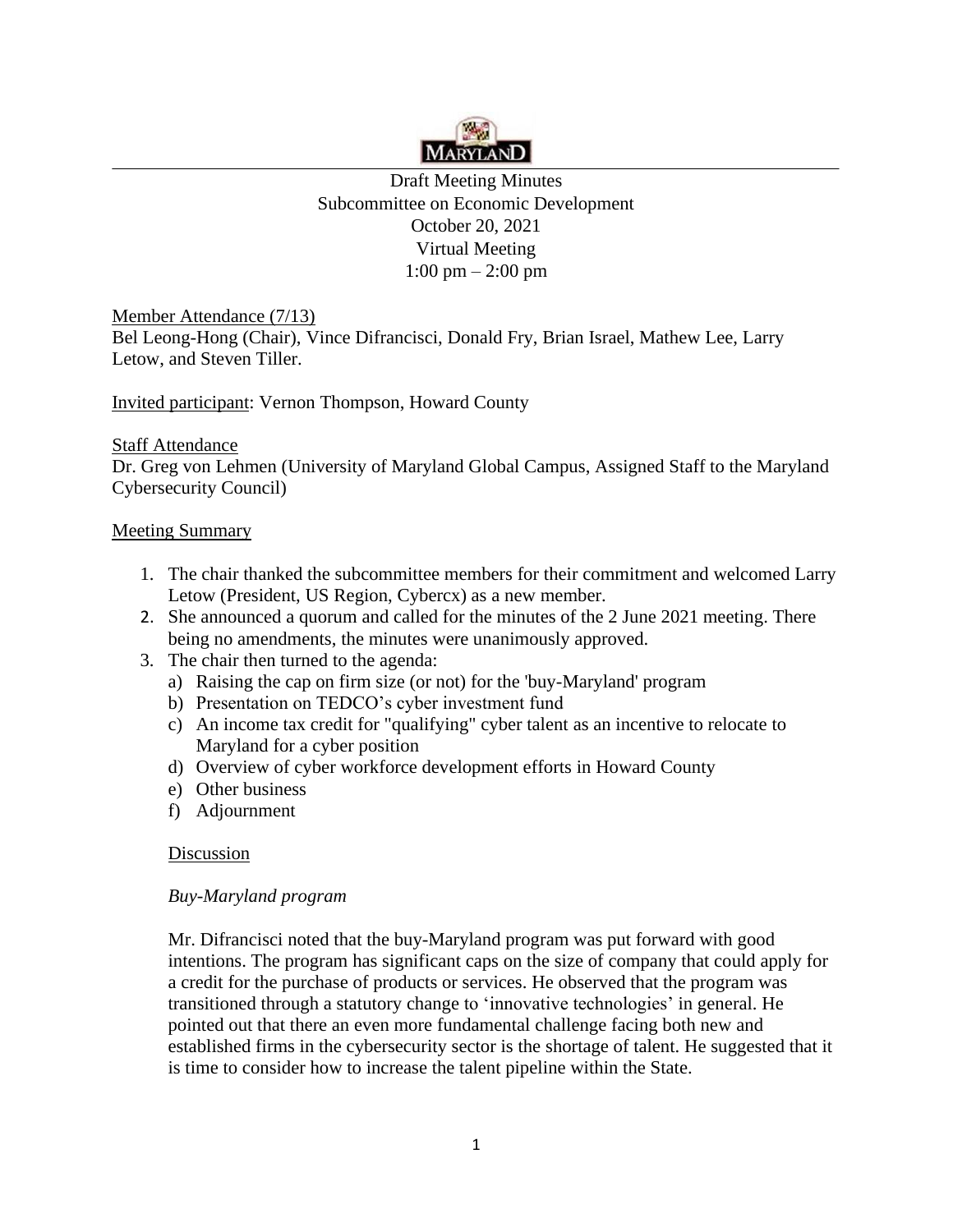For background, Mr. Israel reiterated that the buy-Maryland program should be viewed as a way to support gazelles by reducing the risk to big companies to become clients. He noted that when VC looks at gazelles, they want to know what customers they have. If they have large companies, this increases the chances for additional funding. Raising the cap on the company size could incent larger firms in this direction by offering an offset to risk.

Ms. Leong-hong asked whether, if the caps on business size for buy-Maryland were too low, a legislative change would be required to raise them. Mr. Difrancisci answered that legislation would be required. He noted that the original intention was to help smaller firms buying from other Maryland firms but that the program was not well subscribed.

Mr. Thompson asked whether changing the cap would have the impact suggested. He suggested that a survey of firms would inform the question. Mr. Fry concurred. Mr. Difrancisci expressed that the Commerce Department might be able to conduct a limited survey. It would not focus on the buy-Maryland program specifically but could ask what factors prompt a larger firm to purchase products and services from a small firm. Mr. Israel stated that if his were a small company, he certainly would mention the credit, but it could be true that it would not be material to a large company.

Mr. Difrancisci agreed to explore whether the Commerce Department could do a survey. He also suggested the value of consulting with the CAMI board. Mr. Tiller added the FMA board.

#### *Presentation on TEDCO's Cyber Investment Fund*

Mr. Leong-hong moved the agenda item to the next meeting since Mr. Stovall was not able to attend.

#### *Tax Incentives to Attract Cyber Talent to Maryland*

Ms. Leong-hong referenced the Build Back Better and Good Jobs Challenge grant programs and asked whether the State or other groups were seeking funds for cyber workforce development.

Mr. Thompson suggested that on the question of attracting talent, it is in part a question of marketing the State and he asked who does that at the State level, whether the Commerce Department or another department.

Mr. Difrancisci noted that it is difficult to attract talent to Maryland since everyone is competing for it. The challenge is to find ways for the State to grow its pool of talent. He added that the challenge is not just entry level talent but also more senior talent. The only way to solve the latter shortage is to grow the base.

Mr. Tiller asked whether the subcommittee has considered recommending increasing the exemption of military retirement pay from State income tax. He mentioned that other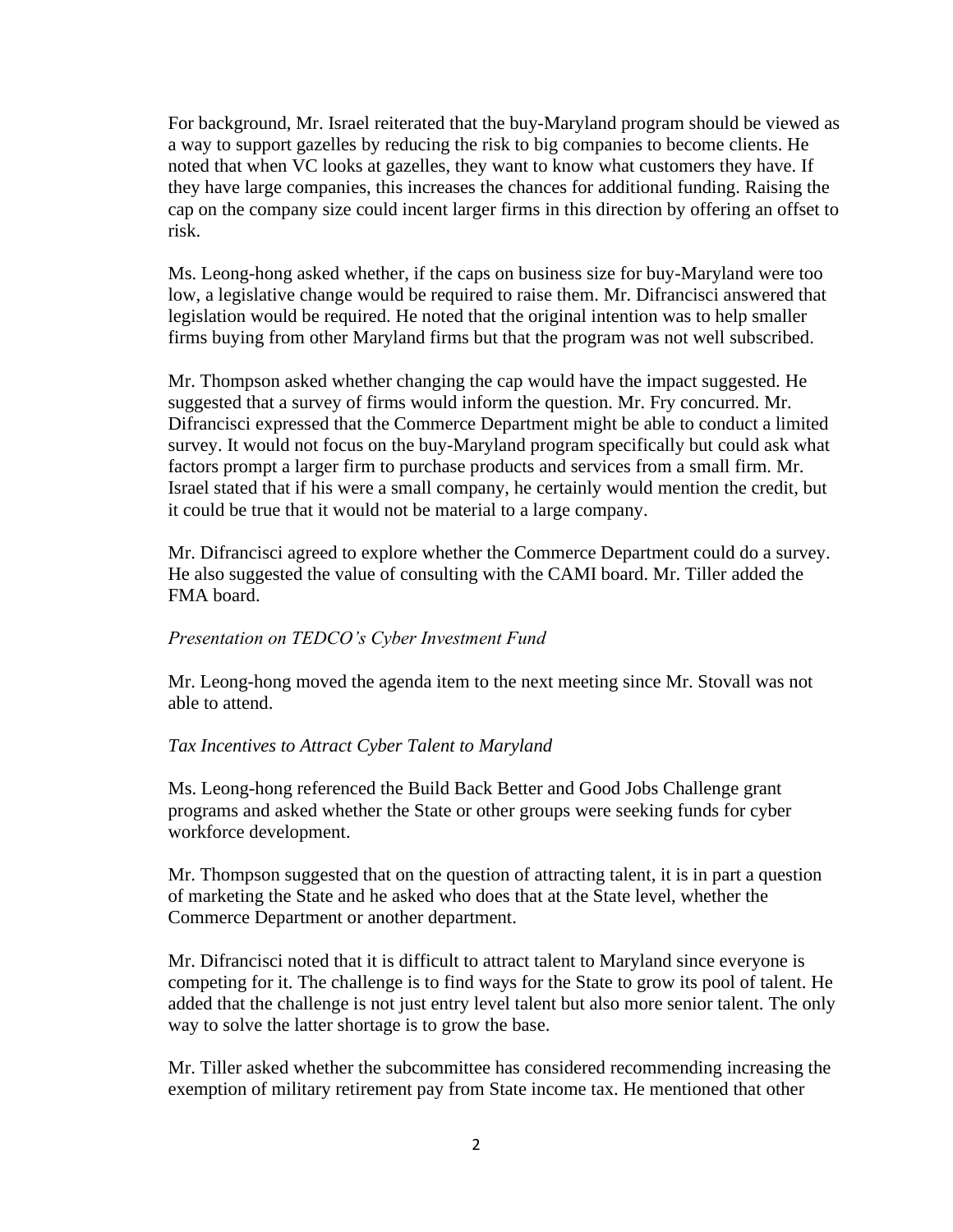associations had approached FMA about this on the belief that expanding the exemption would make the State more competitive for veterans with cyber background starting a second career. He asked whether the subcommittee would want to make that recommendation? Mr. Letow concurred with the suggestion. He added that with remote work, the incentive to relocate to Maryland is about other economic benefits of cyber talent living in Maryland.

Ms. Leon-hong agreed with an expansion of the tax exemption for military retirement pay. It was her impression that many military retirees from Maryland installations choose Virginia over Maryland because Virginia offers a larger exemption. Mt. Tiller reiterated his support for the idea. Mr. Israel concurred. Mr. Fry observed that in doing a quick check on the internet, he found a list that identified states offering an exemption for military retirement pay but that Virginia did not appear on the list. He supported the idea of an expanded Maryland exemption but suggested doing additional research. Mr. Thompson suggested that Senator Hester might be interested in the issue and that her office may have information on the question. Ms. Leong-hong concurred.

#### **Action: With no objections, Dr. von Lehmen was asked to take the question to Senator Hester's office.**

As a corollary question, Ms. Leong-hong asked how COVID has impacted the cyber business sector in Maryland. Speaking for Howard County, Mr. Thompson observed that cyber firms were doing well. The impacted industries were retail and restaurants. He maintained that part of the solution to the workforce need is an aggressive marketing campaign to raise awareness about the many cybersecurity job roles and the opportunities for employment and to offer training for people in other industries to upskill. He described a grant proposal that Howard County had submitted with ICF under the Build Back Better grant program to do both of these things, among several others. Mr. Thompson also mentioned that there are sources of training funds from the US Department of Labor and that counties were not funded to do training.

Ms. Leong-hong concurred with Mr. Thompson's comments about in-State workforce development but stated that there is still a need for a near-term strategy to attract and retain cyber talent and that is where tax incentives come in. She asked whether there should be a tax credit to incent the relocation of talent, including a tax credit for companies to recruit out-of-State talent.

Mr. DiFrancisci observed that companies were becoming more adaptable. There are some jobs where cyber professionals have to be on site. But there are other positions where staff can perform their roles remotely.

Ms. Leong-hong asked for thoughts on a tax credit to companies for recruiting out-of-State talent. She suggested that if a company proposes a contract to the NSA that requires cyber talent, it might incent the company to look out of State for that talent.